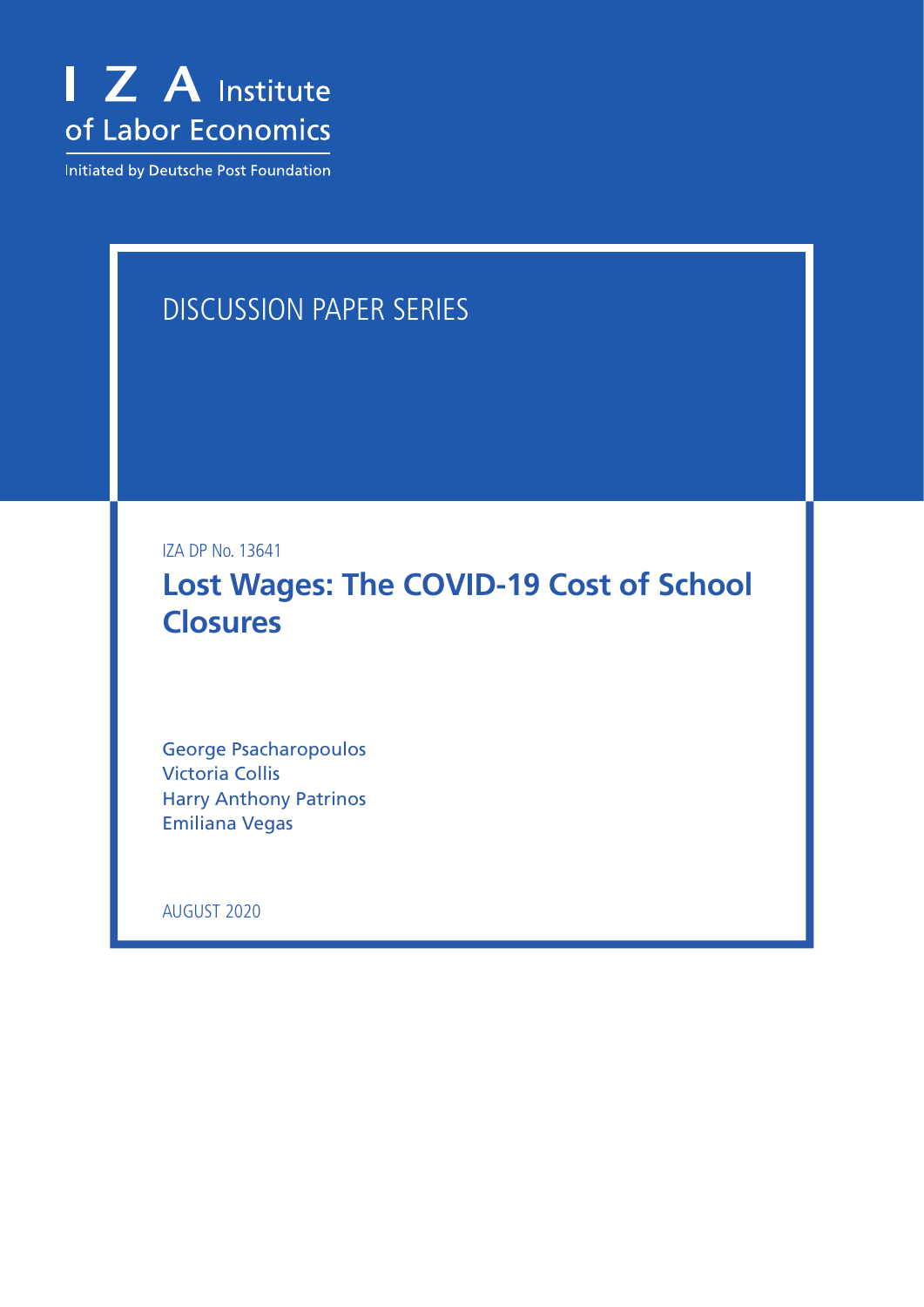

Initiated by Deutsche Post Foundation

### DISCUSSION PAPER SERIES

IZA DP No. 13641

### **Lost Wages: The COVID-19 Cost of School Closures**

#### **George Psacharopoulos** *Georgetown University*

**Victoria Collis** *The EdTech Hub*

**Harry Anthony Patrinos** *The World Bank and IZA*

**Emiliana Vegas** *Center for Universal Education, Brookings*

AUGUST 2020

Any opinions expressed in this paper are those of the author(s) and not those of IZA. Research published in this series may include views on policy, but IZA takes no institutional policy positions. The IZA research network is committed to the IZA Guiding Principles of Research Integrity.

The IZA Institute of Labor Economics is an independent economic research institute that conducts research in labor economics and offers evidence-based policy advice on labor market issues. Supported by the Deutsche Post Foundation, IZA runs the world's largest network of economists, whose research aims to provide answers to the global labor market challenges of our time. Our key objective is to build bridges between academic research, policymakers and society.

IZA Discussion Papers often represent preliminary work and are circulated to encourage discussion. Citation of such a paper should account for its provisional character. A revised version may be available directly from the author.

ISSN: 2365-9793

**IZA – Institute of Labor Economics**

| Schaumburg-Lippe-Straße 5-9 | Phone: +49-228-3894-0       |             |
|-----------------------------|-----------------------------|-------------|
| 53113 Bonn, Germany         | Email: publications@iza.org | www.iza.org |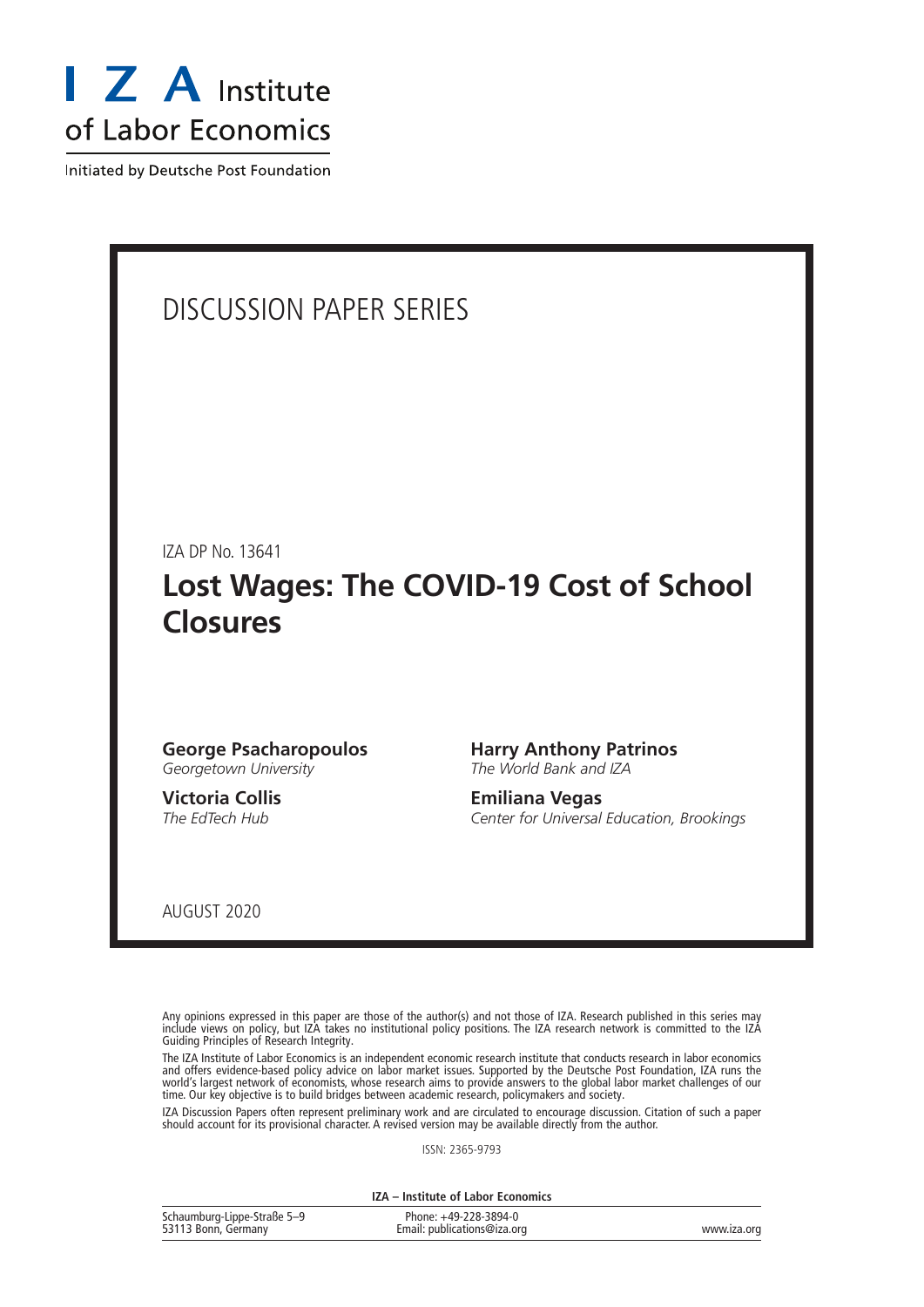# ABSTRACT

## **Lost Wages: The COVID-19 Cost of School Closures1**

Social distancing requirements associated with COVID-19 have led to school closures. In April, 192 countries had closed all schools and universities, affecting more than 90 percent of the world's learners: over 1.5 billion children and young people. Closures are expected to reduce schooling and lead to future losses in earnings. Starting from the assumption that every additional year of schooling translates to 8 percent in future earnings, this paper estimates and confirms the loss in marginal future earnings on the basis of a fourmonth shutdown. We also estimated the losses by level of education. The findings show that the school closures reduce future earnings. It is also likely that students from lowincome countries will be affected most, where the earning losses will be devastating. These estimates are conservative, assuming closures end after four months, with schools re-opening in the new academic year, and that school quality will not suffer.

| <b>JEL Classification:</b> | <u>126, 120, J24</u>          |
|----------------------------|-------------------------------|
| Keywords:                  | education, earnings, COVID-19 |

#### **Corresponding author:**

Harry Anthony Patrinos The World Bank Avenue Marnix 17 1000 Bruxelles Belgium E-mail: hpatrinos@worldbank.org

<sup>1</sup> The authors wish to thank Brian Fowler for excellent research assistance. We thank Jaime Saavedra, Joao Pedro Azevedo, Amer Hasan, Diana Goldemberg, Syedah Aroob Iqbal and Koen Geven for comments. The views expressed here are those of the authors and should not be attributed to their organizations.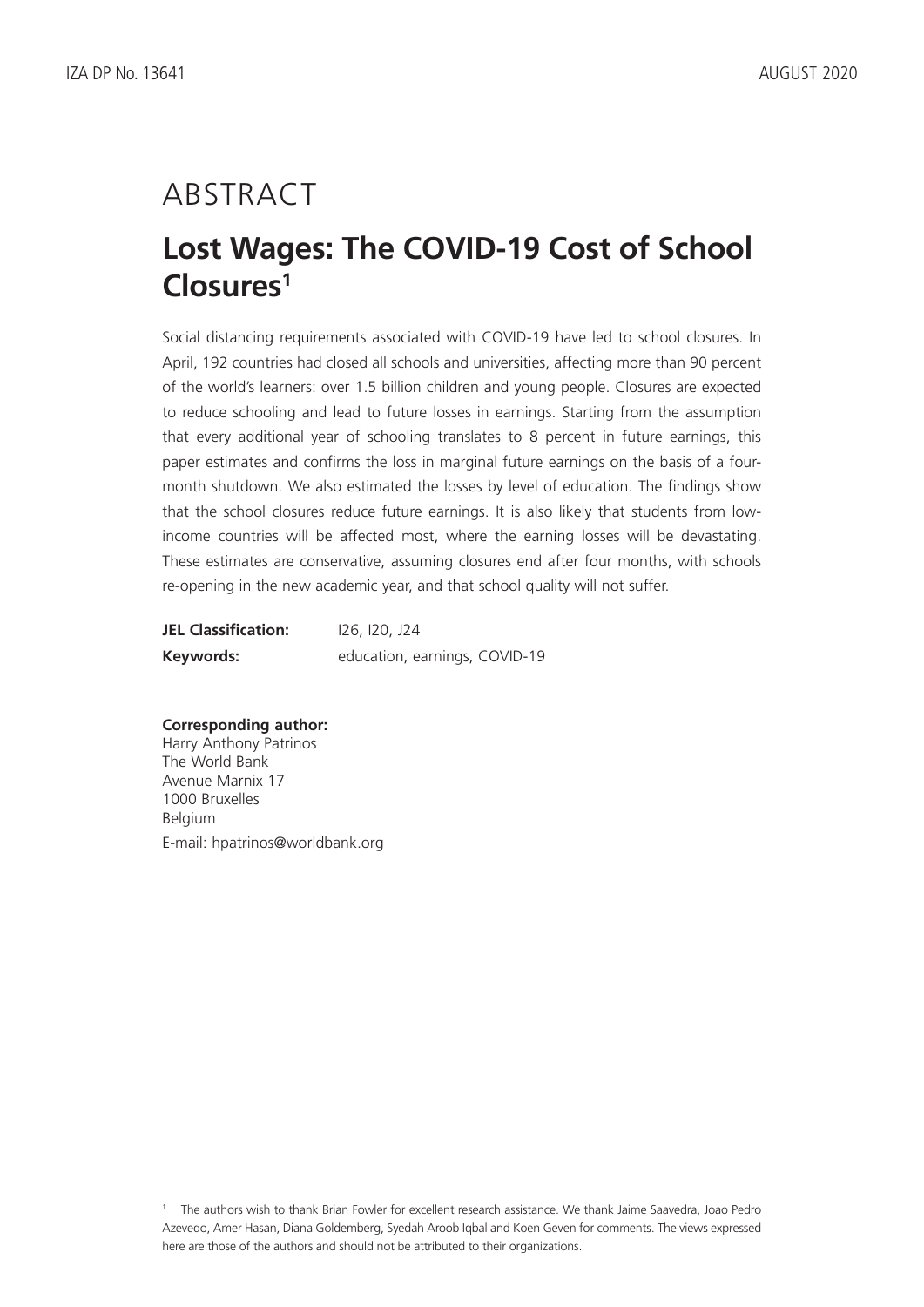### **LOST WAGES: THE COVID-19 COST OF SCHOOL CLOSURES**

#### **Introduction**

A quick estimate of the impact of school closures using the world's largest economy – the United States of America – shows what future earnings losses might be for the nation's 76 million students. A four-month absence of students from school could result in a life-time earnings loss of 2.6 percent – or just over \$1,300 a year. This is may not sound like such a high a number. But when considered for the whole student population in the USA, the total lifetime loss totals \$2.5 trillion.<sup>1</sup>

In mid-April, [UNESCO](https://en.unesco.org/covid19/educationresponse) reported that 192 countries had closed all schools and universities, affecting more than 90 percent of the world's learners: over 1.5 billion children and young people. While many governments are now reopening institutions or preparing to do so for a new academic year, millions of students worldwide have already lost as many as four months of in-person instruction.

Education is one of the most important drivers of human capital investment. When children lose out on education, they lose out on future opportunities, including economic benefits such as additional earnings, with far-reaching consequences. Some modeling suggests that the loss of learning during the extraordinary global crisis of World War II was still having negative impacts on former students' lives some 40 years later.<sup>2</sup> And the impact of lost learning is not limited to the individual level. For whole societies that were forced to close down education in 2020, there will likely be significant consequences far into the future.

In this paper, we estimate the costs in expected lifetime earnings to current students of the COVID-19 school closures, as well as how these losses will lead to reductions in gross domestic product (GDP) across low-, middle-, and high-income countries. These estimates are presented as relevant evidence to help governments shape their strategies for re-opening schools and universities, including investment in technology to support alternative delivery of education services where this is needed.

Lifetime earnings and productivity are just some of the COVID-19 costs borne by children and youth. School closures are also likely to affect children and youth's health and social well-being well into the future.<sup>3</sup> Thus, our findings are lower-bound estimates of the full costs of the COVID-19 school closures to children and youth worldwide.

#### **Evidence on the Costs of Previous Pandemics and Crises**

Research indicates that the negative effects on earnings of previous pandemics are long-lasting. The 1918 influenza generated impacts that lasted into the 1980s. <sup>4</sup> Cohorts in utero during the pandemic displayed reduced educational attainment, increased rates of physical disability, lower income, lower socioeconomic status, and higher transfer payments compared with other birth cohorts. Research suggests that pandemics reduce income by 5-9 percent.<sup>5</sup>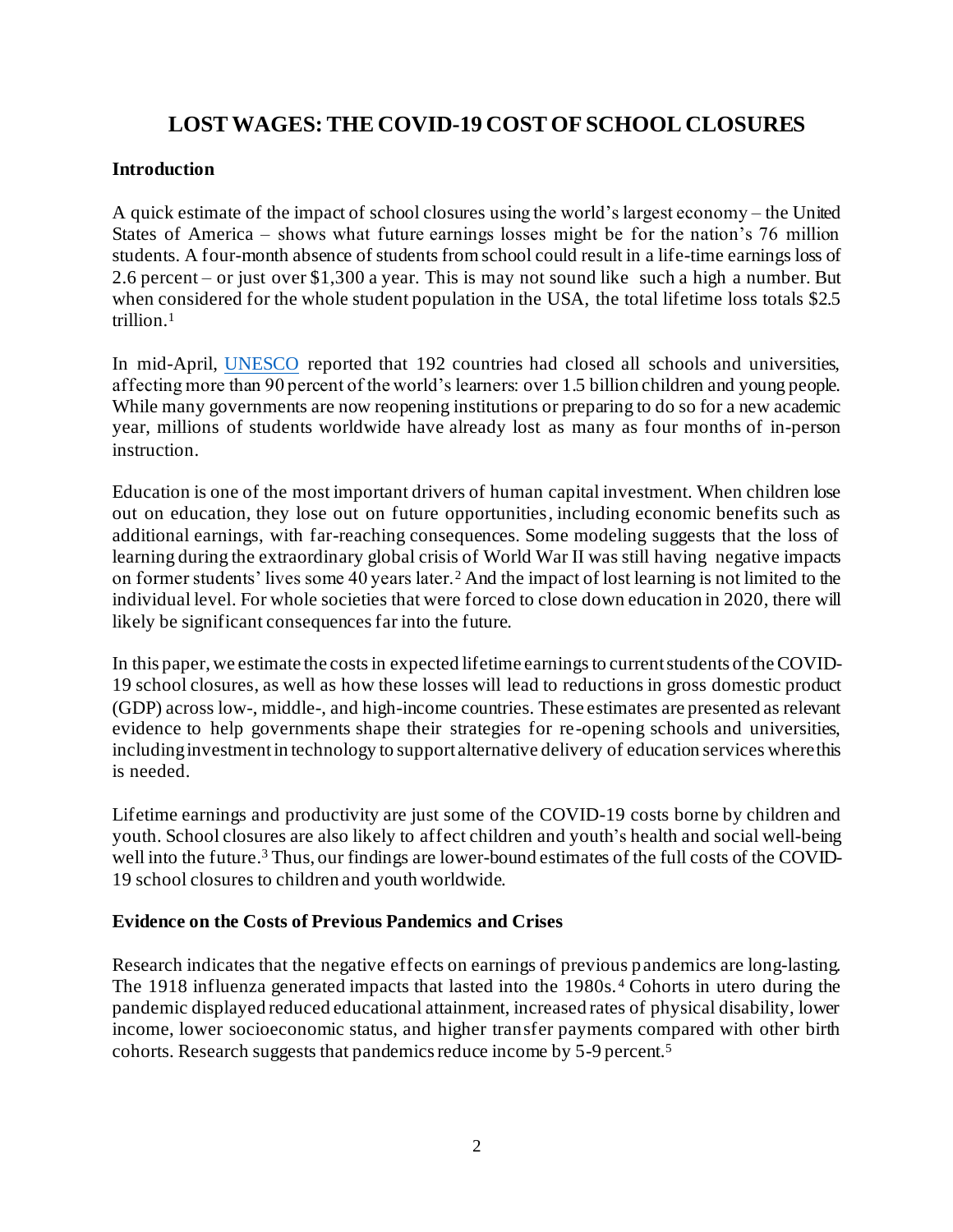This reduction in income is similar to the reduction in earnings from fiscal crises. Research has shown, for example, that graduating in a recession year leads to earnings losses that could last a decade or more, especially for highly-educated youth in rigid labor markets.<sup>6</sup> Altonji, Kahn, and Speer (2016) estimate that initial earnings losses incurred by recession-year college graduates in the U.S. are as high as 10 percent due to reductions in full-time work and wages. They also find a small but persistent reduction in wages after the initial earnings losses.<sup>7</sup>

Some researchers have produced several single-year estimates of the impacts of pandemics on GDP. Three cases illustrate some of the possible outcomes in a rapid onset pandemic: a mild case (as in the 1968 flu pandemic, cost of 0.7 percent of GDP), a moderate case (as in the 1958 flu pandemic, cost of 3.1 percent of GDP), and a severe case (as in the case of the 1918 pandemic, cost of 4.8 percent of GDP). Others have estimated even higher impacts of up to 10 percent a year based on lost productivity and other consequences during the outbreak, such as mortality, morbidity, and absenteeism from work. 8,9

While each pandemic is different, they all affect economic output. The Black Death (1347-1352), which led to the deaths of more than 75 million people around the world,<sup>10</sup> devastated many urban areas, and led to a reduction in available labor and higher agricultural wages.<sup>11</sup> The Spanish Flu of 1918-1920 led to deaths of up to 100 million people <sup>12</sup> and curtailed economic activity, with negative effects lastinginto the 1980s.13The economic impact of the 2003 outbreak of severe acute respiratory syndrome (SARS) in the UK, France, Belgium, and The Netherlands was estimated at 0.5-2% of GDP.<sup>14</sup>

Past crises have led to persistent earnings declines lasting several years. <sup>15</sup> In China, secondary school closures in rural areas immediately after the Cultural Revolution led to a sharp 35 percent decline in high school completion rates among the affected cohort and negative labor market outcomes a decade later.<sup>16</sup> Importantly, research has shown that the lossesin earnings due to crises are not distributed equally. Earnings for workers in lower paying jobs tend to be most strongly affected. More educated workers generally suffer less. As Nobel laureate Theodore Schultz (1975) argued, educated (or skilled) workers are better able to cope with the disequilibria brought on by events such as economic crisis because they can adapt to the changing needs of employers and new technologies. In addition, educated workers are better resourced to seek information about job opportunities from family, friends, advertisements, former employers, radio, and the labor bureau.<sup>17</sup>

In certain crises, the rates of return to education may rise due to the increased unemployment rates among the less educated. This creates a pool of unemployed less educated workers, which in turn dampens wages for this group. <sup>18</sup> For example, in Argentina, during the volatile periods of 1992- 2002, the earnings of educated workers were less affected by crises than those of less educated workers.<sup>19</sup> In fact, urban households in Argentina with more educated heads (at the secondary or higher education level) experienced constant increases in family income during the Argentine crisis of the 1990s.<sup>20</sup> In contrast, urban households with less educated heads mostly experienced declines in incomes or experienced modest gains during certain years. Similar patterns have been observed in other countries during crises, including Greece, Latvia, Mexico, and the República Bolivariana de Venezuela.21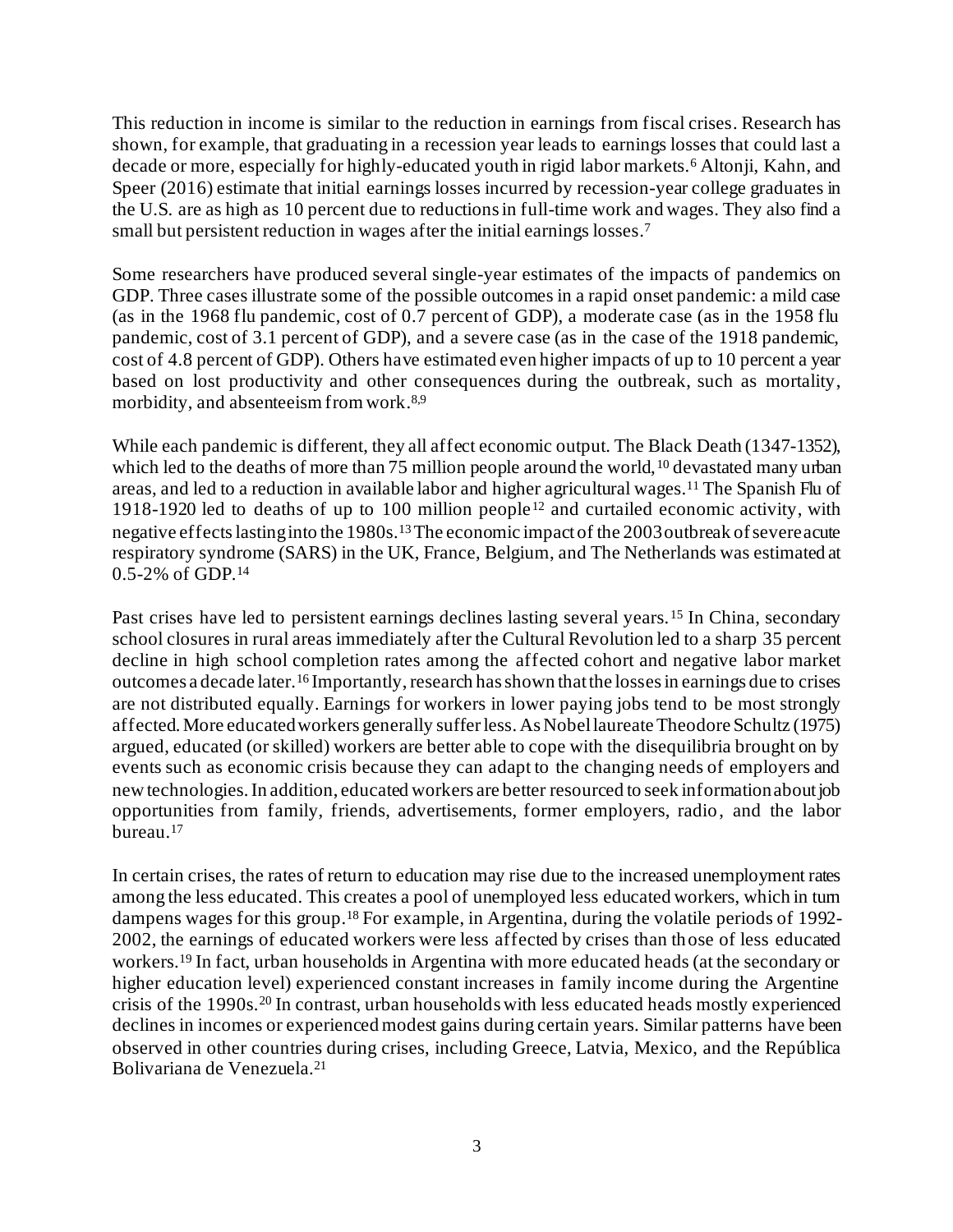However, most previous research on returns to education has left unexplored the question of whether and to what extent the returns to additional years of schooling vary with educational quality. DeCicca and Krashinsky  $(2020)^{22}$  attempt to fill this gap by examining returns to schooling with three common measures of school quality: pupil-teacher ratio, relative teacher salaries, and length of the school year. They find evidence that returns to schooling do vary among U.S. states with varying degrees of school quality, especially with respect to relative teacher salaries.

Prior to COVID-19, several researchers across the world estimated the potential losses in GDP of school closures as part of a pandemic mitigation strategy. In the U.K., Sadique , Adams, and Edmunds (2008) found that closing all schools for four weeks would cost between 0.1 and 0.4 percent of GDP.<sup>23</sup> In the U.S., Lempel, Epstein, and Hammond (2009) estimate that the costs of closing schools for four weeks borne by current workers—due to absenteeism and productivity losses—represent a reduction in GDP by about 0.3 percent.<sup>24</sup> These estimates attempt to account for the one-time losses in GDP due to worker absenteeism and losses in productivity; they do not account for learning losses and future lifetime earning losses resulting from school closures, a main contribution of our paper.

Natural disasters that affect access to schooling have also been demonstrated to have long lasting effects. The devastating earthquake that occurred in Northern Pakistan in 2005 severely affected children in their critical first thousand days at the time. It has been estimated that this cohort of children could stand to lose 15 percent of their lifetime earnings.<sup>25</sup>

#### **Evidence on the Costs of COVID-19**

In the case of COVID-19, Andresen, Bensnes, and Løkken (2020) attempted to quantify the costs of school closures in Norway and found a one-off loss of NOK 2.2 billion (US\$213.8 million) for the 5 percent of students whose progression was delayed, plus an additional NOK 1.7 billion (US\$165 million) for each day schools and kindergartens remain closed.<sup>26</sup> Their approach was to model for forfeited future personal returns to education as a result of school closures. To do this, they added an estimate for lost productivity among parents, faced with caring for their children at home during the shut-down. For the United States, assuming in-class instruction does not resume until January 2021, Dorn et al. (2020) estimate losses of US\$61,000 to US\$82,000 in lifetime earnings.<sup>27</sup> Also for the United States, it is shown that missing college this year could result in earnings losses of more than US\$90,000 over one's working life, thus eroding the value of a university degree.<sup>28</sup> In the United Kingdom, average lifetime earnings could be lowered by up to 3 percent amounting to an annual loss of £900.<sup>29</sup> Over a working lifetime of about 45 years this could theoretically amount to lifetime lost earnings of up to £40,000 in younger children. <sup>30</sup> In Canada, this year's class of high school and tertiary education graduates could lose CAN\$25,000 or more over the next five years if this year's annual youth unemployment rate reaches 28 percent. 31

The evidence we present differs from these studies in three ways. First, it is global in scope. Second, it focuses on estimating lifetime losses in future earnings for the cohort of current students affected by the school closures, rather than the impact on working parents. Third, it includes estimates for higher as well as school level education.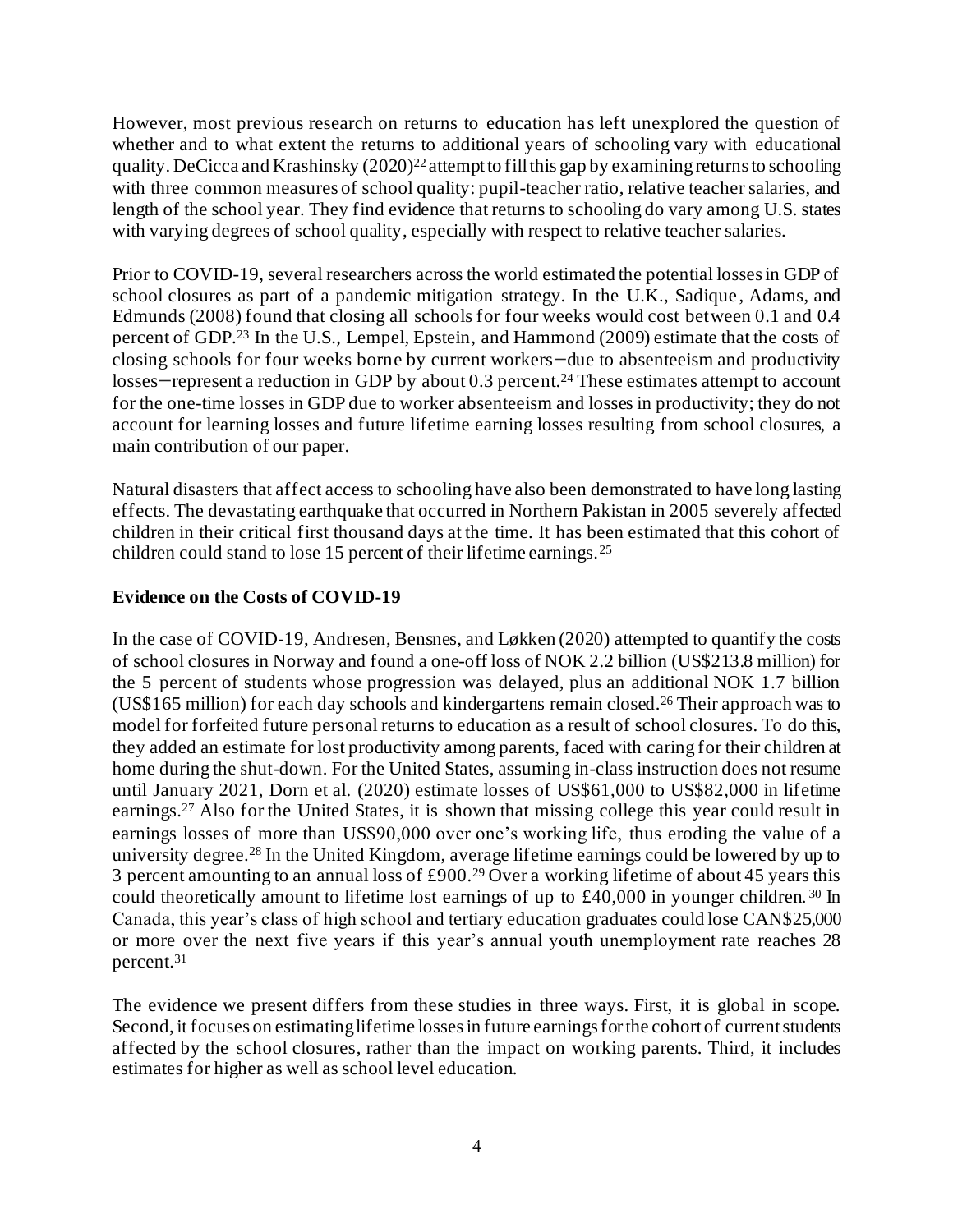A simulation of COVID-19 impact on learning loss considering three, five and seven months of school closures was recently published using data on 157 countries at the primary and secondary level.<sup>32</sup> The authors found COVID-19 could result in a loss of between 0.3 and 0.9 years of schooling adjusted for quality, bringing down the effective years of basic schooling that students achieve during their lifetime from 7.9 years to between 7.0 and 7.6 years. Their findings suggest that students from the current cohort could, on average, face a reduction of up to \$1,400 in annual earnings. In present value terms, this amounts to up to \$25,000 in lost earnings over the typical working lifetime. Globally, a school shutdown of 5 months could generate learning losses that have a present value of \$10 trillion. Similarly, another global study found that if learning in grade three is reduced by one-third, roughly the amount of time many children are likely to be out of school, learning levels in grade 10 would be a full year lower than would have been the case in the absence of COVID-19. 33

We build on these studies by adding higher education students into the calculation. The 224 million young people globally who are studying at the tertiary education level account for around 15 percent of the world's learners. Meanwhile, just-in-time analysis from the United States using Bureau of Labor Statistics employment and wage shows how quickly COVID-19 had an impact on wages by mid-April 2020. The weekly wages of workers at the bottom quintile decreased by 6 percent on average between mid-February and mid-March and by 26 percent between mid-March and mid-April.<sup>34</sup> In Canada, data from the Labor Force Survey show that COVID-19 induced a 32 percent decline in aggregate weekly work hours among workers aged 20-64, alongside a 15 percent decline in employment.<sup>35</sup> In the United Kingdom, the collapse has been twenty times faster and much deeper than the Great Recession. More than a quarter of workers have lost at least half of their income due to the COVID-19 crisis. <sup>36</sup> Low income workers in developing countries may face a higher risk of income loss during the COVID-19 lockdown as it is less feasible to conduct their jobs from home.<sup>37</sup> Predicted earnings losses due to COVID-19 in India appear substantial.<sup>38</sup> According to a recent survey in the U.S., students have internalized these losses, as they expect less education, fewer job opportunities and lower earnings in the future. 39

#### **Theoretical framework**

We use human capital theory.<sup>40</sup> Time and money spent on education builds human capital, hence one should be able to estimate the rate of return on such investment in a way similar to investment in physical capital. The costs incurred by the individual are the foregone earnings while studying, plus the resource costs of schooling. Since in a majority of countries, basic education is available to children tuition-free, in practice the only economic cost to individuals is the foregone earnings. The private benefits amount to what a more educated individual earns above a control group of individuals with less education. "More" and "less" in this case usually refers to adjacent levels of education, for example, university graduates versus secondary school graduates (see Figure 1).

The private rate of return to an investment in a given level of education in such a case can be estimated by finding the rate of discount (r) that equalizes the stream of discounted benefits to the stream of costs at a given point in time. The Mincerian<sup>41</sup> earnings function allows us to estimate an overall rate of return to one extra year of schooling. This has been applied widely in practically all countries in the world. <sup>42</sup> This method involves the fitting of a function of log-wages, using years of schooling, years of labor market experience and its square as independent variables. In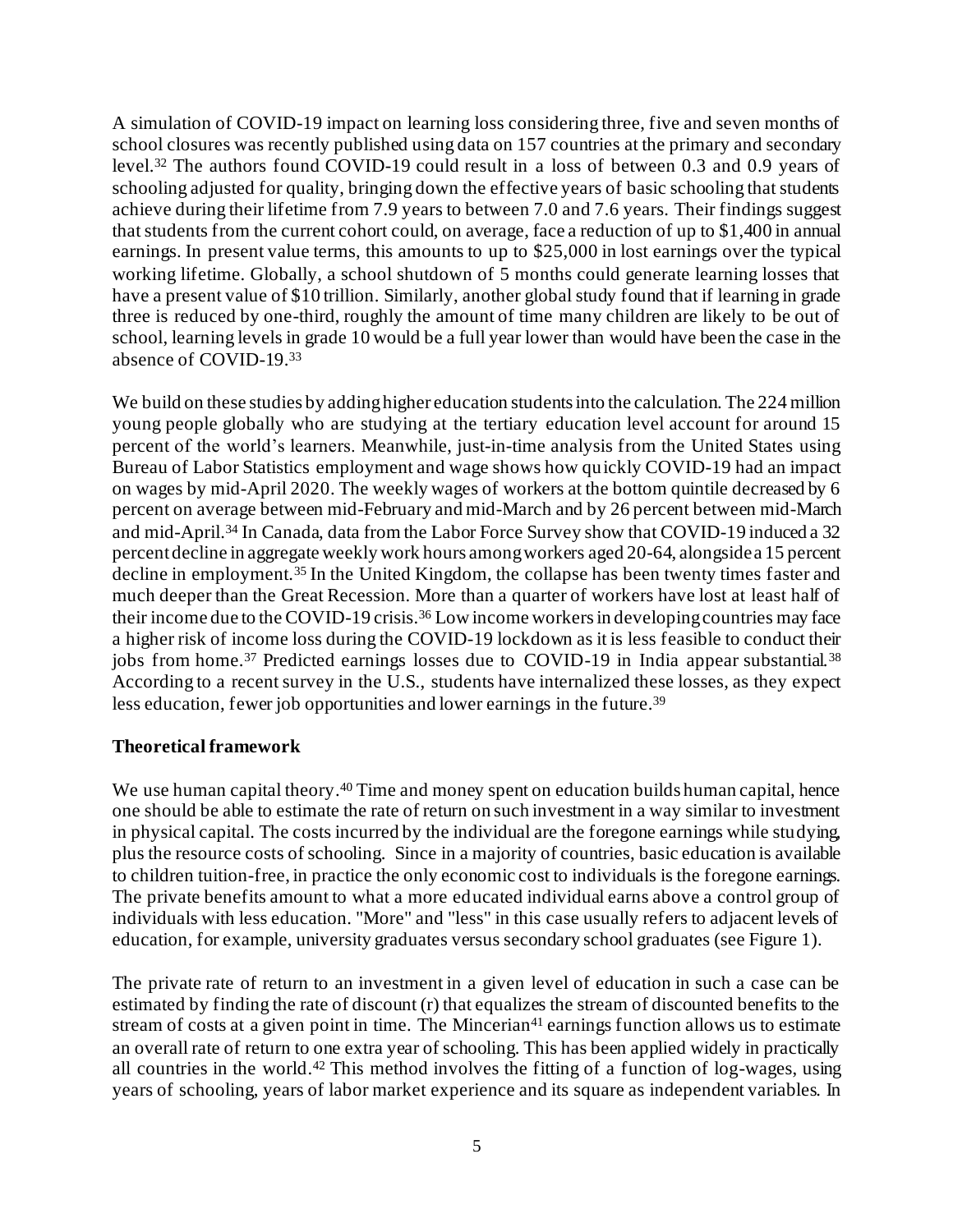this semi-log specification, the coefficient on years of schooling can be interpreted as the average private rate of return to one additional year of schooling because it is the relative increase in wages following an increase in schooling.



Figure 1: Stylized Age-Earnings Profiles

#### **Methods and Data**

We used a simple model to assess the economic impact of school closures due to COVID-19. We applied the model to three country income groups—low-, middle-, and high-income countries, using the World Bank classification. <sup>43</sup> We expressed the loss in terms of lower wages due to lower productivity, and in terms of lost GDP:

$$
L = PV(Y \cdot \alpha \cdot r) \cdot (S \cdot \beta)
$$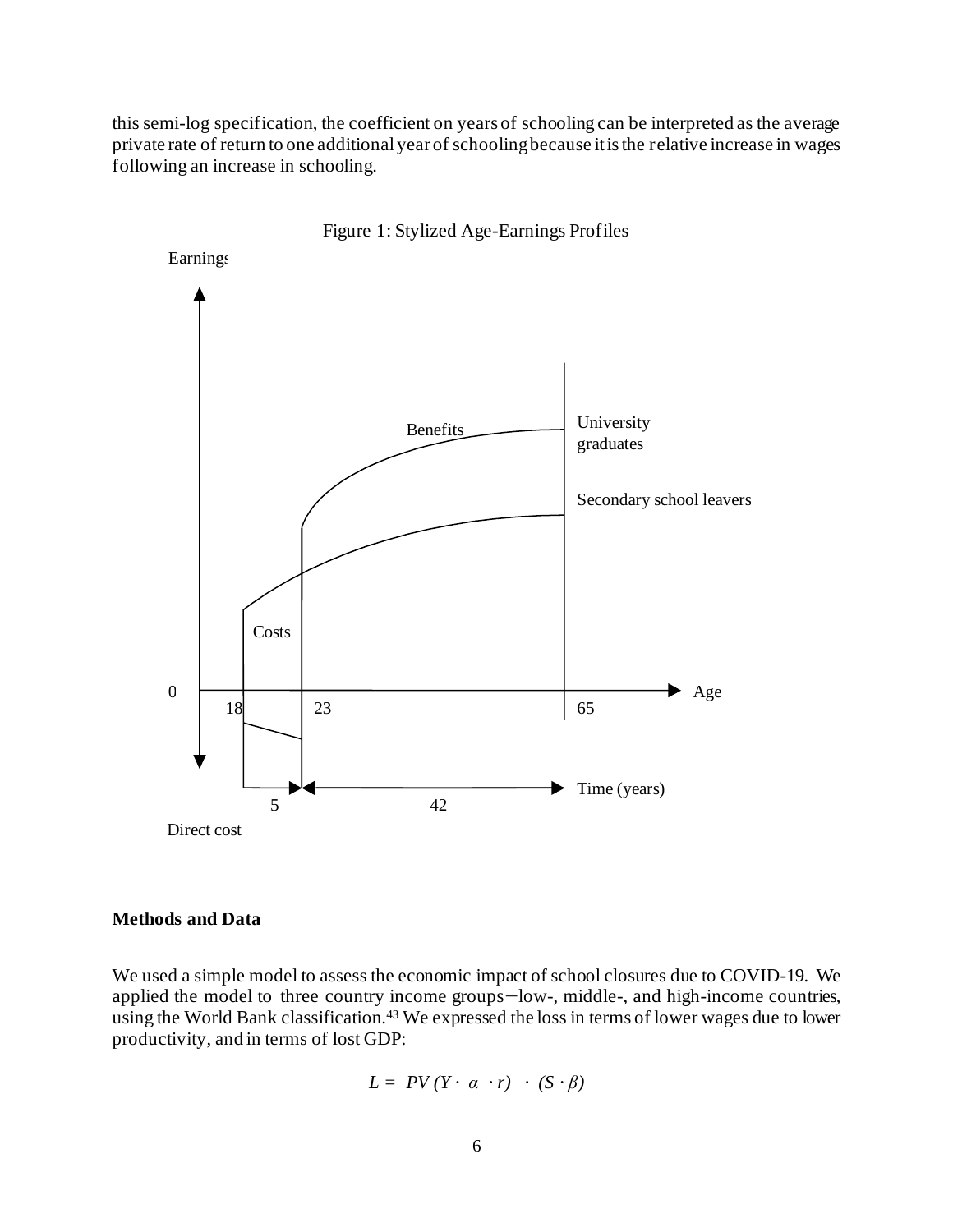where *L* is the total loss; *PV* is the present value of lost earnings; *Y* is the mean annual earnings; *α* is an adjustment factor to account for the part of the school year when schools were closed; *r* is the rate of return on one year of schooling; *S* is the total number of students; and *β* is an adjustment factor to allow for some distance learning during the period of school closure.

<span id="page-8-0"></span>Previous studies have documented average rates of return to schooling by income level. The returns vary by country and country group, but not by very much (se[e Table 1](#page-8-0)).

| Table 1: Returns to Schooling (Percent) |                                    |  |
|-----------------------------------------|------------------------------------|--|
| Income group                            | Returns                            |  |
| Low                                     | 9.3                                |  |
| Middle                                  | 9.2                                |  |
| High                                    | 8.2                                |  |
| World                                   | 8.8                                |  |
| $\sim$<br>--<br>$\sim$<br>$\sim$        | $\sim$ $\sim$ $\sim$ $\sim$ $\sim$ |  |

*Source*: Psacharopoulos and Patrinos (2018)

We use an even more conservative estimate and assume that every additional year of schooling equates to about 8 percent in additional future earnings.<sup>44</sup> Therefore, the returns to education estimate, *r*, that we use here is 8 percent. We then use the number of months of education closures to estimate the loss in marginal future earnings. For example, if *Country X* closes its schools and universities for four months, – that is, 1/3 of the school year – then the loss in marginal future earnings would be 2.64 percent per year over a student's working life. Therefore, our earnings adjustment for *Country X*, α, is 2.64 percent.

We use mean annual earnings, *Y*, of employees in 2011 PPP dollars from ILO or the World Bank JoIn database. The data is country-specific where available; otherwise we calculate the average for a country's income class. The ILO (2020) data are from the ILOSTAT database [\(https://ilostat.ilo.org/,](https://ilostat.ilo.org/) retrieved May 2020) and from the World Bank (2020b) the data is from the Global Jobs Indicators Database [\(https://datacatalog.worldbank.org/dataset/global-jobs](https://datacatalog.worldbank.org/dataset/global-jobs-indicators-database)[indicators-database](https://datacatalog.worldbank.org/dataset/global-jobs-indicators-database), retrieved May 2020). We also adjust the aggregate loss by assuming that not all future workers will always be employed by giving a range of estimates based on labor force participation (Azevedo et al. 2020).

To estimate the present value (PV) of lifetime earnings, we assume a working life of forty-five years and a three percent discount rate for all groups. We use data for the total number of students, *S*, fro[m UNESCO.](http://data.uis.unesco.org/)

We assume that some of the learning loss will be mitigated by distance learning measures. Therefore, we include *β*, an adjustment factor to allow for some distance learning during the period of school closure. We assume an optimistic level *β*, at 0.9, indicating that only 10 percent of students suffer learning loss due to the distance learning opportunities, a conservative estimate that assumes that having distance learning opportunities equates with learning. The actual learning losses might be considerably higher.<sup>45</sup> Our estimate of distance learning coverage comes from [UNESCO.](https://en.unesco.org/covid19/educationresponse) Finally, we use [World Bank data](https://databank.worldbank.org/home.aspx) on GDP by country. We estimate total losses within a range by adjusting labor force participation between 0.7 and 1.0.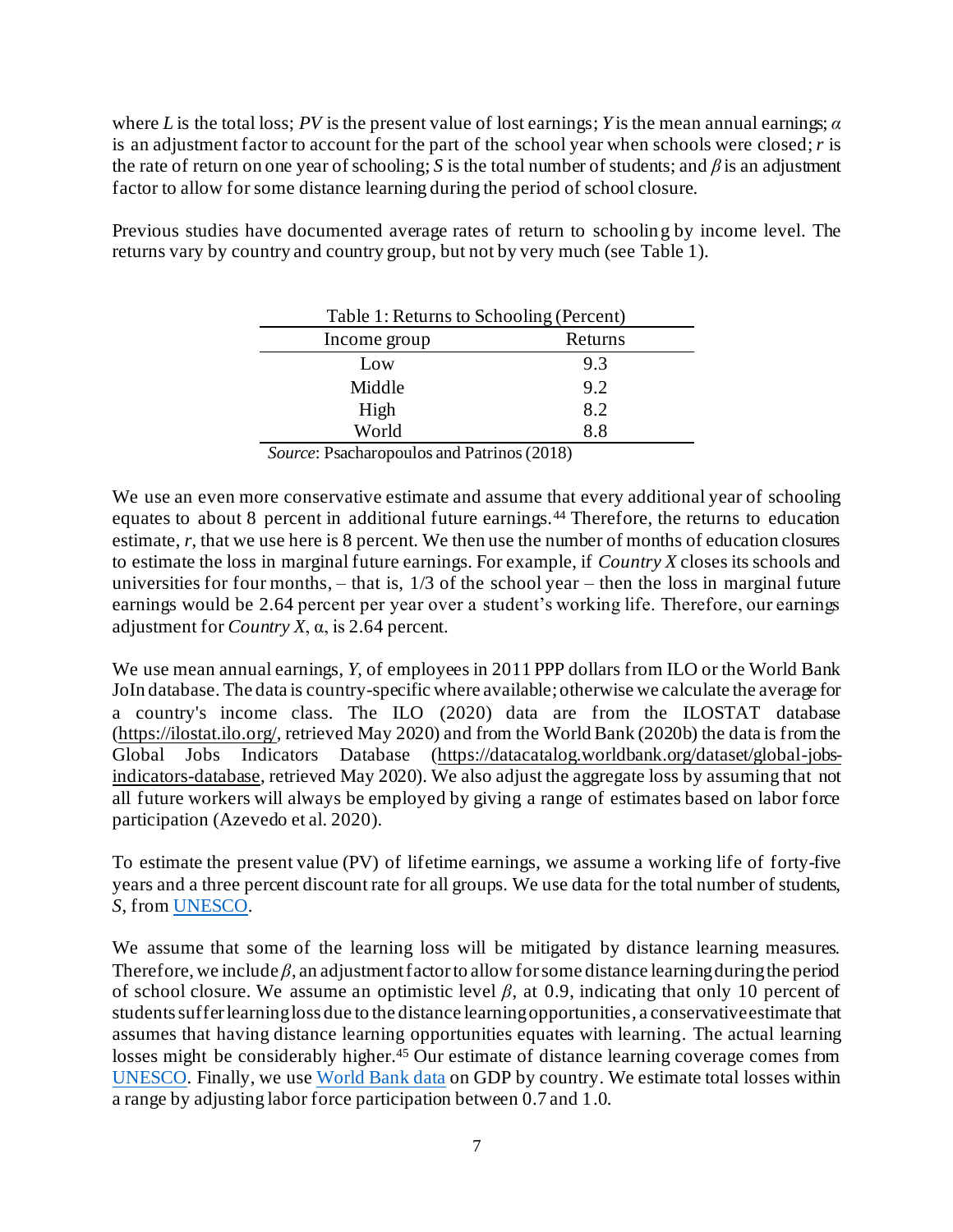#### **Findings**

We apply our model and assumptions to the world's country groups and to the world economy overall. The estimated present value loss in earnings at the individual level is US\$2,833 in lowincome countries, US\$6,777 in middle-income countries, and US\$21,158 in high-income countries. At the global level, this loss is US\$11,117 at the individual level.

While this may not sound like too much of an individual price for young people to pay in the fight against COVID-19, a look at the impact for all affected students—more than 1.5 billion—is much more sobering. The total estimated losses range from US\$360 billion in low-income countries, to US\$6.8 trillion in middle-income countries, and US\$4.9 trillion in high-income countries. The global impact is US\$15.1 trillion. Even if we adjust to the lower bound estimate of labor force participation, these losses are still large. They range from US\$252 billion for low-income countries, to US\$4.8 trillion in middle-income countries, to US\$3.4 in high-income countries, and a global impact of US\$10.6 trillion.

In terms of *current year* GDP, by country income group, the losses range from 61 percent in lowincome countries, 22 percent in middle-income countries, and 9 percent in high-income countries. At the global level future earnings losses represent about 18 percent of current global GDP. Even when we adjust for labor force participation, the losses range from 43 percent in low-income countries, 15 percent in middle-income countries, and 6 percent in high-income countries. Globally, these losses represent at least 12 percent of current global GDP (see Table 2).

| percent of GDP, by country income group and for the world |                    |            |  |  |
|-----------------------------------------------------------|--------------------|------------|--|--|
|                                                           | Losses as % of GDP |            |  |  |
| Income Group                                              | 1)                 | $\angle$ ) |  |  |
| Low                                                       | 61                 | 43         |  |  |
| Middle                                                    | 22.                | 15         |  |  |
| High                                                      |                    | 6          |  |  |
| World                                                     | 18                 |            |  |  |

Table 2: Cost of school closures due to earnings losses as a

*Notes*: (1) assuming full labor force participation; (2) assuming 70% labor force participation.

*Source*: Authors' calculations

The estimates clearly differ by country income group because there are many more students in middle-income countries and much higher earnings in high-income countries. The estimated losses for low-income countries are devastating given already low earnings, depressed growth forecasts, and higher levels of poverty. In middle-income countries, the estimated losses are also substantial, since more than 1 billion of the 1.5 billion students affected by school closures live in middle income countries.

The last few decades have seen a tremendous growth in tertiary education enrollments; now more than triple what they were in the 1970s. The wage premium associated with obtaining a university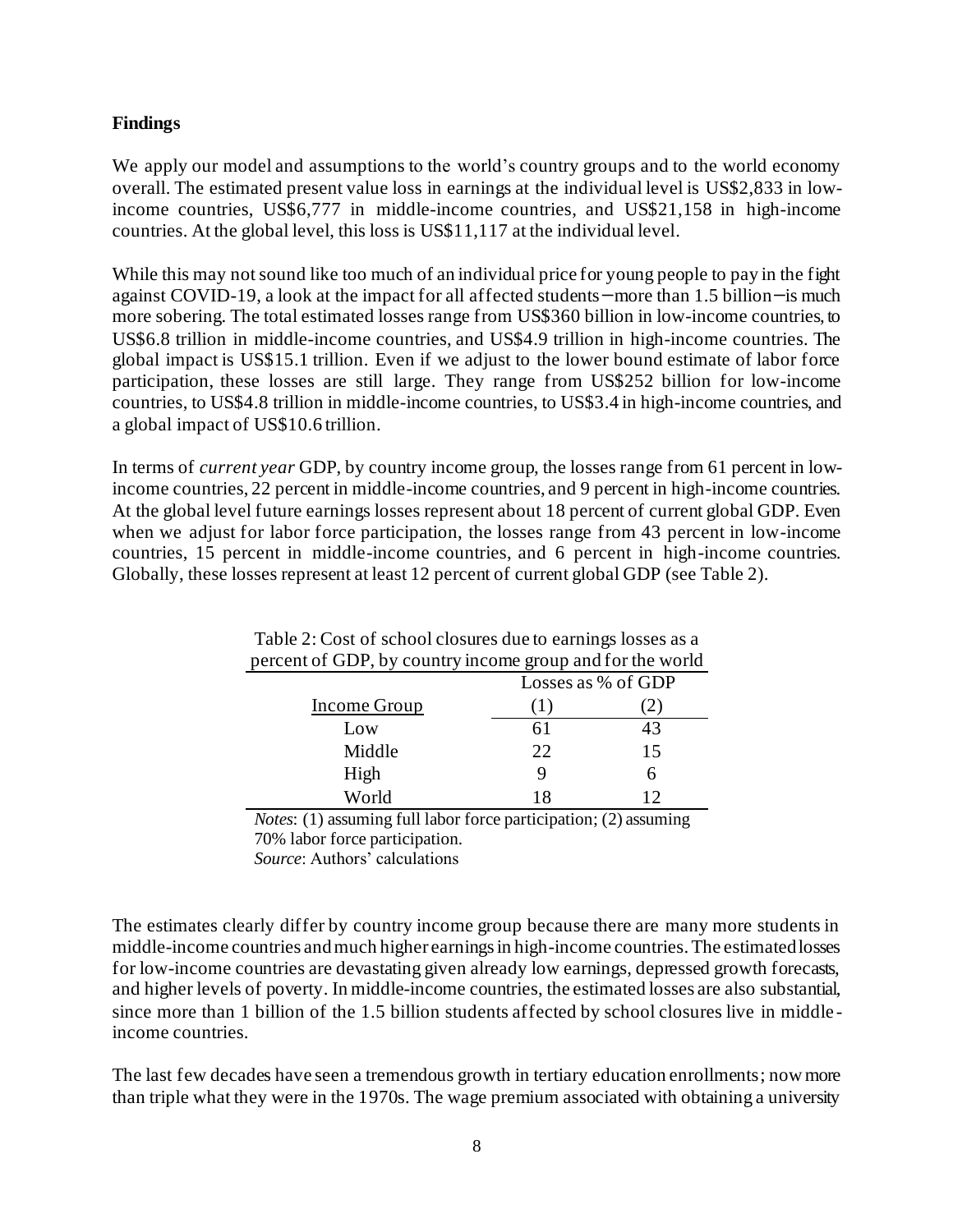degree is also high and has been increasing over time. Since tertiary students tend to have higher wages, they will lose more in absolute terms than will students with lower levels of education. Of the 1.5 billion students affected by the COVID-induced school closures, 15 percent are in a tertiary level institution. On average, tertiary graduates earn almost twice as much as those with only secondary schooling, and 2.7 times more than those with less than secondary.

Therefore, in terms of annual losses due to COVID-induced school closures, tertiary graduates stand to lose \$725 a year, in present value terms, almost \$18,000 over a lifetime. Secondary school graduates will lose \$363 a year and almost \$9,000 over a lifetime, while those with less than secondary will lose \$272 a year and \$6,700 over a lifetime. But since most students around the world are in primary – at 49 percent – or secondary school – at 39 percent, then in terms of aggregate losses they will be much higher at the lower levels, between US\$6.5 and US\$9 trillion. But the earnings losses will hurt those with lower levels of schooling more as they are likely to move many people to a level of income that will make it difficult to meet basic needs. The proportionate impact on a low-wage earner is, therefore, greater in absolute terms as it will affect their ability to achieve food security, affording housing, and so on, compared with a relatively high-wage earner.

#### **Discussion**

We estimated the costs of COVID-19 school closures on lifetime earnings for today's enrolled students, and the losses in GDP for low-, middle- and high-income countries, for primary, secondary and tertiary education, as well as the world as a whole. Our estimates confirm previous findings<sup>46</sup> and we conclude that the costs of the COVID-19 school closures are troubling. The estimated present value loss in earnings at the individual level is US\$2,833 in low-income countries, US\$6,777 in middle-income countries, and US\$21,158 in high-income countries. At the global level, this loss is US\$20,404.

These figures may seem a manageable price for young people to pay in the fight against COVID-19 at an individual level. However, when taking into account all affected students—more than 1.5 billion worldwide - the final estimate is much more sobering. Our total estimated losses in foregone lifetime earnings for current enrolled students range from US\$252-\$360 billion in low-income countries, to US\$4.8-\$6.8 trillion in middle-income countries, and US\$3.4-\$4.9 trillion in high income countries. The total global losses amount to US\$11-\$15 trillion.

In terms of *current year* GDP, the losses range from 43-61 percent in low-income countries, 15- 22 percent in middle-income countries, and 6-9 percent in high-income countries. At the global level the future earnings losses represent 12-18 percent of current global GDP. These estimates are in line with Azevedo et al.  $(2020)^{47}$  – but differ because we include tertiary education but not the impact of lower levels of learning. They are also in line with country level analyses for the Czech Republic, <sup>48</sup> Norway, <sup>49</sup> Ghana, <sup>50</sup> and Malawi.<sup>51</sup>

One limitation of our research is that it does not sufficiently account for differences in the quality of schooling across countries. We also do not explicitly consider the impact of lost early childhood education opportunities. And we do not consider distributional aspects. It is expected that socioeconomically disadvantaged groups will fare worse in terms of income losses. Yet, it is most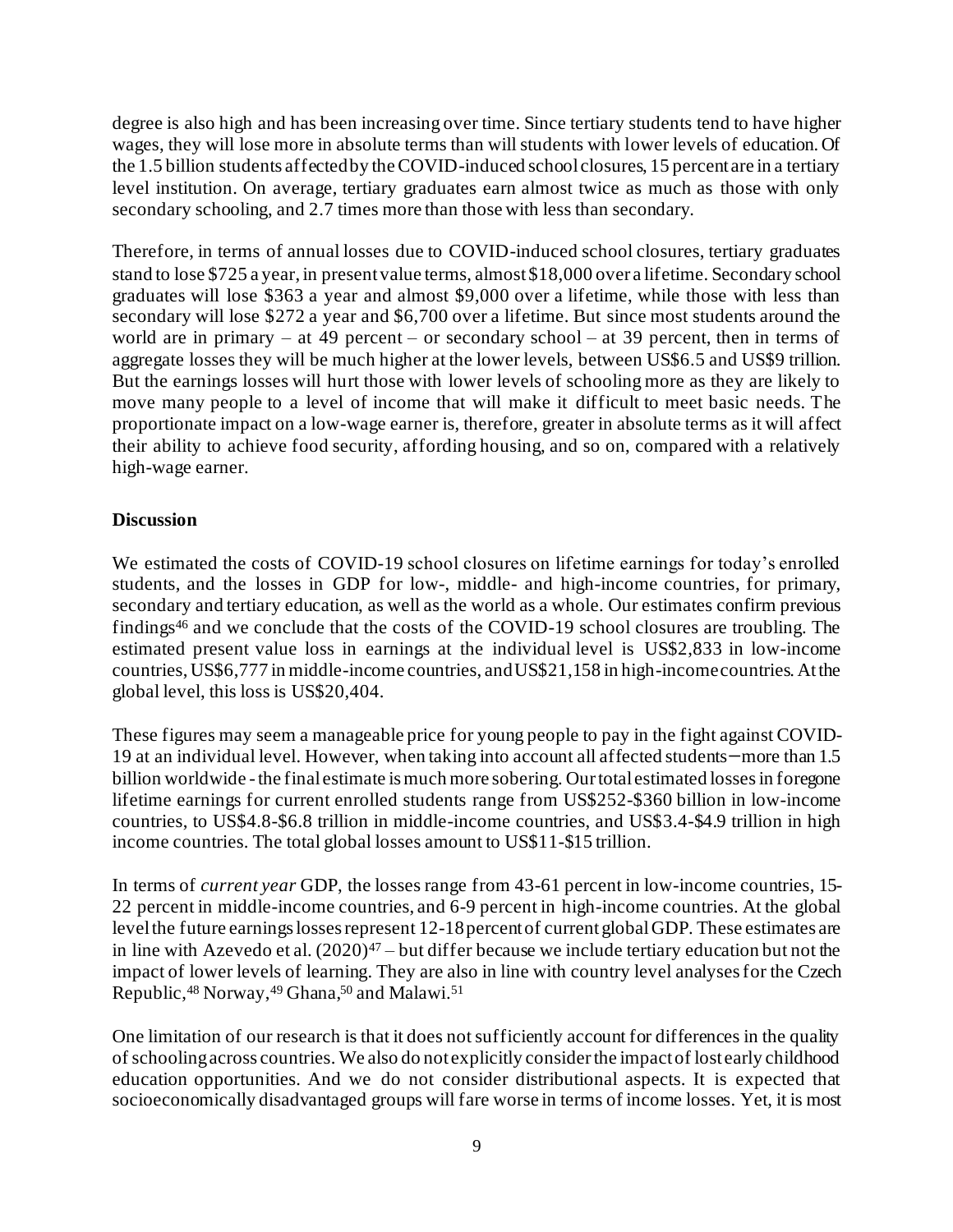likely that those from poorer backgrounds and lower levels of schooling will suffer most. We hope to address these questions in future research.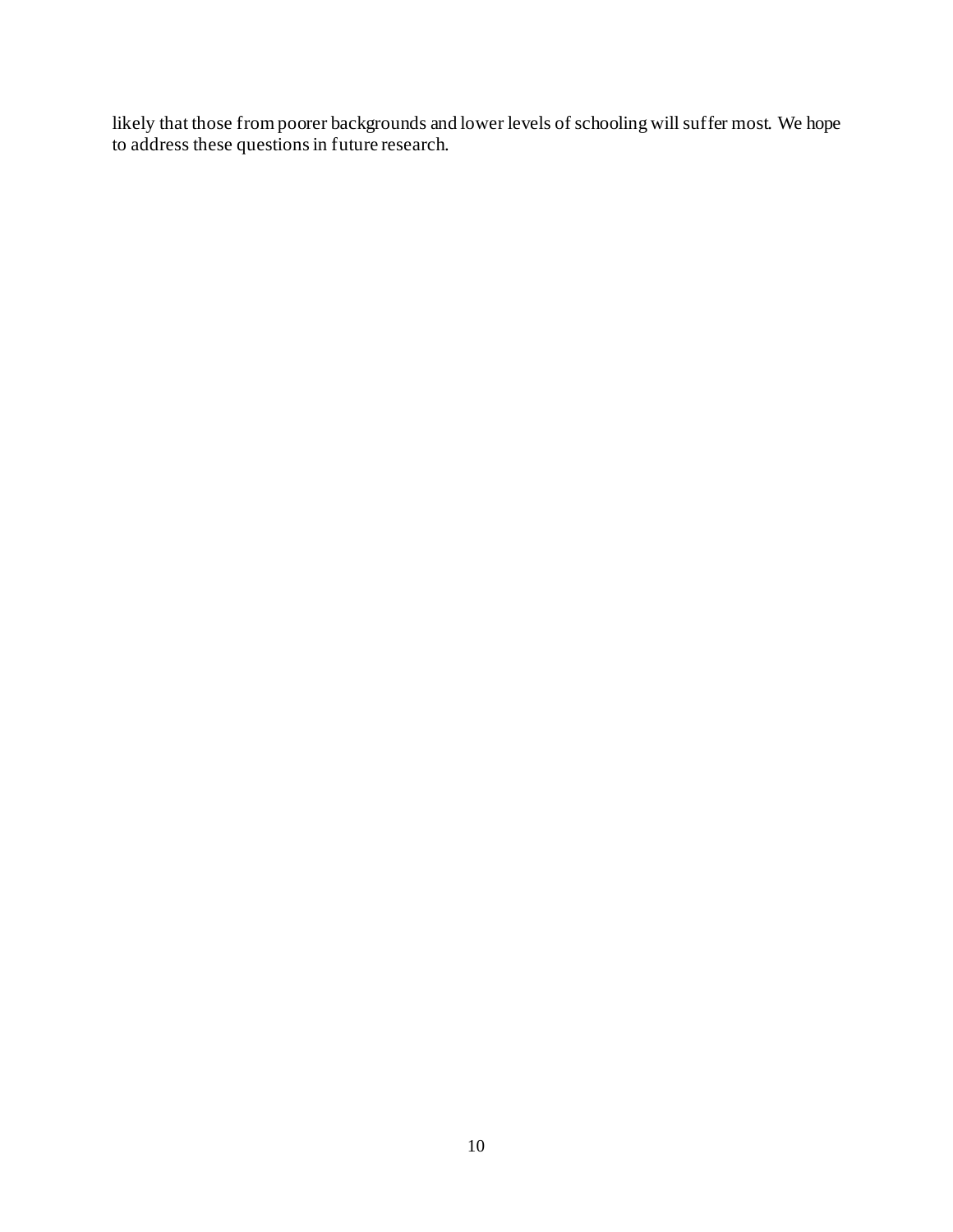<sup>1</sup> Psacharopoulos, G., Patrinos, H.A., Collis, V., and Vegas, E. 2020. The COVID-19 cost of school closures. Brookings Institution Blog series Education plus development. [https://www.brookings.edu/blog/education-plus-development/2020/04/29/the-covid-19-cost-of](https://www.brookings.edu/blog/education-plus-development/2020/04/29/the-covid-19-cost-of-school-closures/)[school-closures/](https://www.brookings.edu/blog/education-plus-development/2020/04/29/the-covid-19-cost-of-school-closures/); Psacharopoulos, G., Patrinos, H.A., Collis, V., and Vegas, E. 2020. The COVID-19 cost of school closures. World Bank blog series Education for Global Development <https://blogs.worldbank.org/education/covid-19-cost-school-closures>.

2 Ichino, A., and Winter-Ebmer, R. 2004. The Long-Run Educational Cost of World War II. Journal of Labor Economics 22(1): 57-86 <https://econpapers.repec.org/RePEc:ucp:jlabec:v:22:y:2004:i:1:p:57-86>.

<sup>3</sup> Van Lancker, W., and Parolin, Z. 2020. COVID-19, school closures, and child poverty: a social crisis in the making. The Lancet Public Health 1(5): E243-244 [https://www.thelancet.com/journals/lanpub/article/PIIS2468-2667\(20\)30084-0/fulltext](https://www.thelancet.com/journals/lanpub/article/PIIS2468-2667(20)30084-0/fulltext).

<sup>4</sup> Almond, D. 2006. Is the 1918 influenza pandemic over? long-term effects of in utero influenza exposure in the post-1940 U.S. population. Journal of Political Economy 114(4): 672-712: [https://www.jstor.org/stable/10.1086/507154?seq=1#metadata\\_info\\_tab\\_contents](https://www.jstor.org/stable/10.1086/507154?seq=1#metadata_info_tab_contents); Correia, S., Luck, S., and Verner, E. 2020. Pandemics Depress the Economy, Public Health Interventions Do Not: Evidence from the 1918 Flu. Available at SSRN: [https://papers.ssrn.com/sol3/papers.cfm?abstract\\_id=3561560](https://papers.ssrn.com/sol3/papers.cfm?abstract_id=3561560).

<sup>5</sup> Almond, D. 2006. Is the 1918 influenza pandemic over? long-term effects of in utero influenza exposure in the post-1940 U.S. population. Journal of Political Economy 114(4): 672-712: [https://www.jstor.org/stable/10.1086/507154?seq=1#metadata\\_info\\_tab\\_contents](https://www.jstor.org/stable/10.1086/507154?seq=1#metadata_info_tab_contents); Schwandt, H. 2017. The Lasting Legacy of Seasonal Influenza: In-Utero Exposure and Labor Market Outcomes. IZA DP No. 10589[: https://www.iza.org/publications/dp/10589/the-lasting-legacy-of](https://www.iza.org/publications/dp/10589/the-lasting-legacy-of-seasonal-influenza-in-utero-exposure-and-labor-market-outcomes)[seasonal-influenza-in-utero-exposure-and-labor-market-outcomes](https://www.iza.org/publications/dp/10589/the-lasting-legacy-of-seasonal-influenza-in-utero-exposure-and-labor-market-outcomes).

<sup>6</sup> Cockx, B. 2016. Do youths graduating in a recession incur permanent losses? IZA World of Labor, 281 doi: 10.15185/izawol.281

<sup>7</sup> Altonji, J.G., Kahn, L.B., and Speer, J.D. 2016. Cashier or Consultant? Entry Labor Market Conditions, Field of Study, and Career Success. Journal of Labor Economics 34(S1) (Part 2, January): S361-S40[1 https://doi.org/10.1086/682938](https://doi.org/10.1086/682938).

<sup>8</sup> Jonas, O.B. 2013. Pandemic Risk. Washington, DC: The World Bank: [https://www.worldbank.org/content/dam/Worldbank/document/HDN/Health/WDR14\\_bp\\_Pande](https://www.worldbank.org/content/dam/Worldbank/document/HDN/Health/WDR14_bp_Pandemic_Risk_Jonas.pdf) [mic\\_Risk\\_Jonas.pdf](https://www.worldbank.org/content/dam/Worldbank/document/HDN/Health/WDR14_bp_Pandemic_Risk_Jonas.pdf); Burns, A., Mensbrugghe D., and Timmer, H. 2006. Evaluating the economic consequences of avian influenza. Washington, DC: The World Bank: [http://documents.worldbank.org/curated/en/977141468158986545/Evaluating-the-economic](http://documents.worldbank.org/curated/en/977141468158986545/Evaluating-the-economic-consequences-of-avian-influenza)[consequences-of-avian-influenza](http://documents.worldbank.org/curated/en/977141468158986545/Evaluating-the-economic-consequences-of-avian-influenza)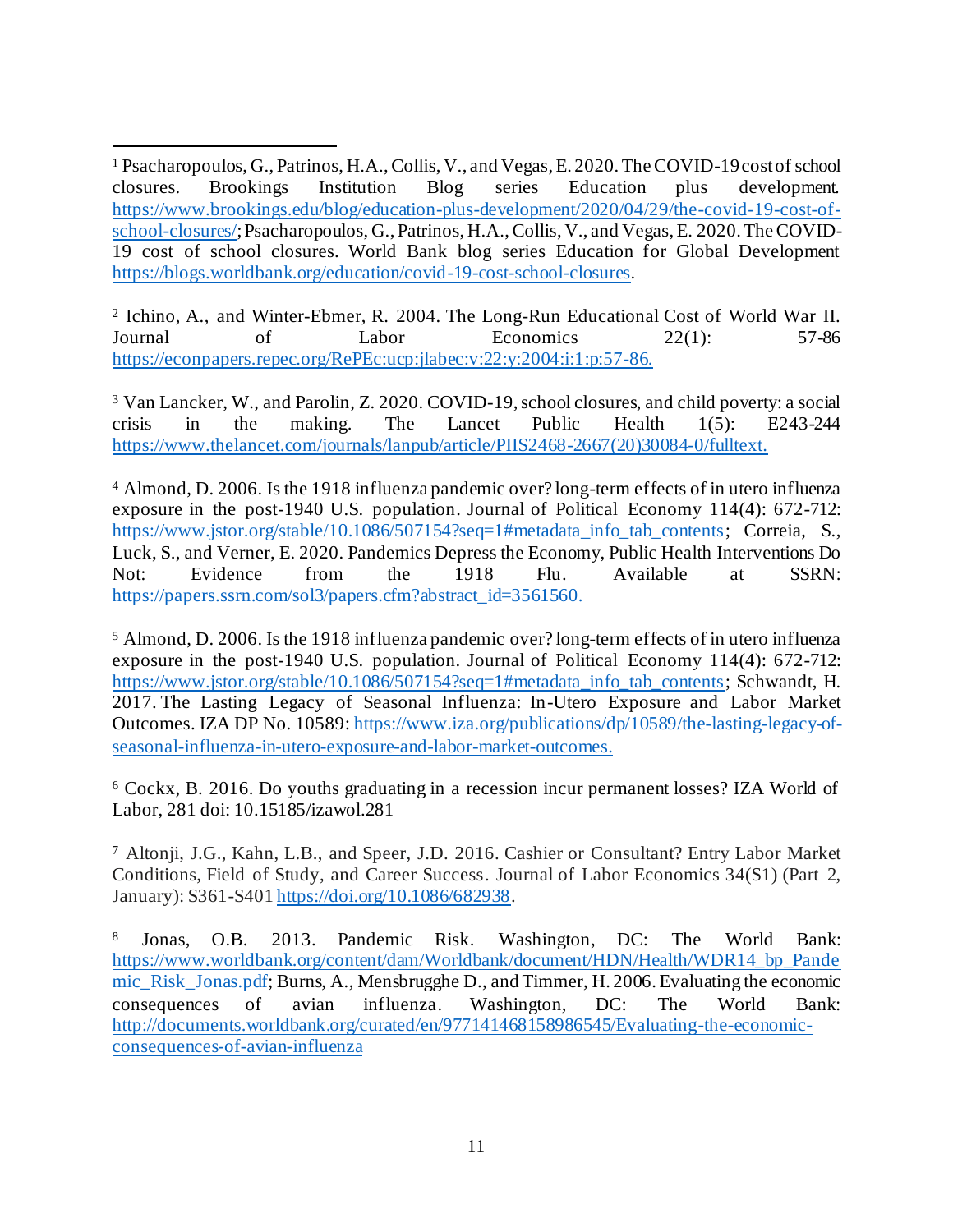<sup>9</sup> Sidorenko, A.A., and McKibbin, W.J. 2006. Global macroeconomic consequences of pandemic influenza. Washington, DC: The Brookings Institution: [https://www.brookings.edu/research/global-macroeconomic-consequences-of-pandemic](https://www.brookings.edu/research/global-macroeconomic-consequences-of-pandemic-influenza/)[influenza/](https://www.brookings.edu/research/global-macroeconomic-consequences-of-pandemic-influenza/); Fan, V.Y., Jamison, D.T., and Summers, L.H. 2018. Pandemic risk: how large are the expected losses*?* Bulletin of the World Health Organization 96(2): 129-134: <https://www.who.int/bulletin/volumes/96/2/17-199588/en/>

<sup>10</sup> Jordà, O., Singh, S.R., and Taylor, A.M. 2020. Longer-Run Economic Consequences of Pandemics. Federal Reserve Bank of San Francisco Working Paper 2020-09: <https://www.frbsf.org/economic-research/files/wp2020-09.pdf>

<sup>11</sup> Hamermesh, D.S. 2020. Coronavirus and the labor market. IZA World of Labor Opinion: <https://wol.iza.org/opinions/coronavirus-and-the-labor-market>

<sup>12</sup> Jordà, O., Singh, S.R., and Taylor, A.M. 2020. Longer-Run Economic Consequences of Pandemics. Federal Reserve Bank of San Francisco Working Paper 2020-09: <https://www.frbsf.org/economic-research/files/wp2020-09.pdf>

<sup>13</sup> Almond, D. 2006. Is the 1918 influenza pandemic over? long-term effects of in utero influenza exposure in the post-1940 U.S. population. Journal of Political Economy 114(4): 672-712: [https://www.jstor.org/stable/10.1086/507154?seq=1#metadata\\_info\\_tab\\_contents](https://www.jstor.org/stable/10.1086/507154?seq=1#metadata_info_tab_contents); Correia, S., Luck, S., and Verner, E. 2020. Pandemics Depress the Economy, Public Health Interventions Do Not: Evidence from the 1918 Flu. Available at SSRN: [https://papers.ssrn.com/sol3/papers.cfm?abstract\\_id=3561560](https://papers.ssrn.com/sol3/papers.cfm?abstract_id=3561560)

<sup>14</sup> Keogh-Brown, M.R., Smith, R.D., Edmunds, J.W., and Beutels, P*.* 2010. The macroeconomic impact of pandemic influenza: estimates from models of the United Kingdom, France, Belgium and The Netherlands. Eur J Health Econ 11: 543–554[: https://doi.org/10.1007/s10198-009-0210-](https://doi.org/10.1007/s10198-009-0210-1) [1.](https://doi.org/10.1007/s10198-009-0210-1)

<sup>15</sup> Oreopoulos, P., von Wachter, T., and Heisz, A. 2012. The Short- and Long-Term Career Effects of Graduating in a Recession. American Economic Journal: Applied Economics 4(1): 1-29: <https://www.aeaweb.org/articles?id=10.1257/app.4.1.1>

<sup>16</sup> Zhang, S. 2018. Effects of High School Closure on Education and Labor Market Outcomes in Rural China. Economic Development and Cultural Change 67(1): 171-191: <https://www.journals.uchicago.edu/doi/abs/10.1086/697564>

<sup>17</sup> Rosenzweig, M.R. 1995. Why are there returns to schooling? American Economic Review 85:153-158[: https://www.jstor.org/stable/2117910?seq=1](https://www.jstor.org/stable/2117910?seq=1)

<sup>18</sup> Card, D. 2001. Estimating the return to schooling: Progress on some persistent econometric problems. *Econometrica* 69(5): 1127-1160: <https://onlinelibrary.wiley.com/doi/abs/10.1111/1468-0262.00237>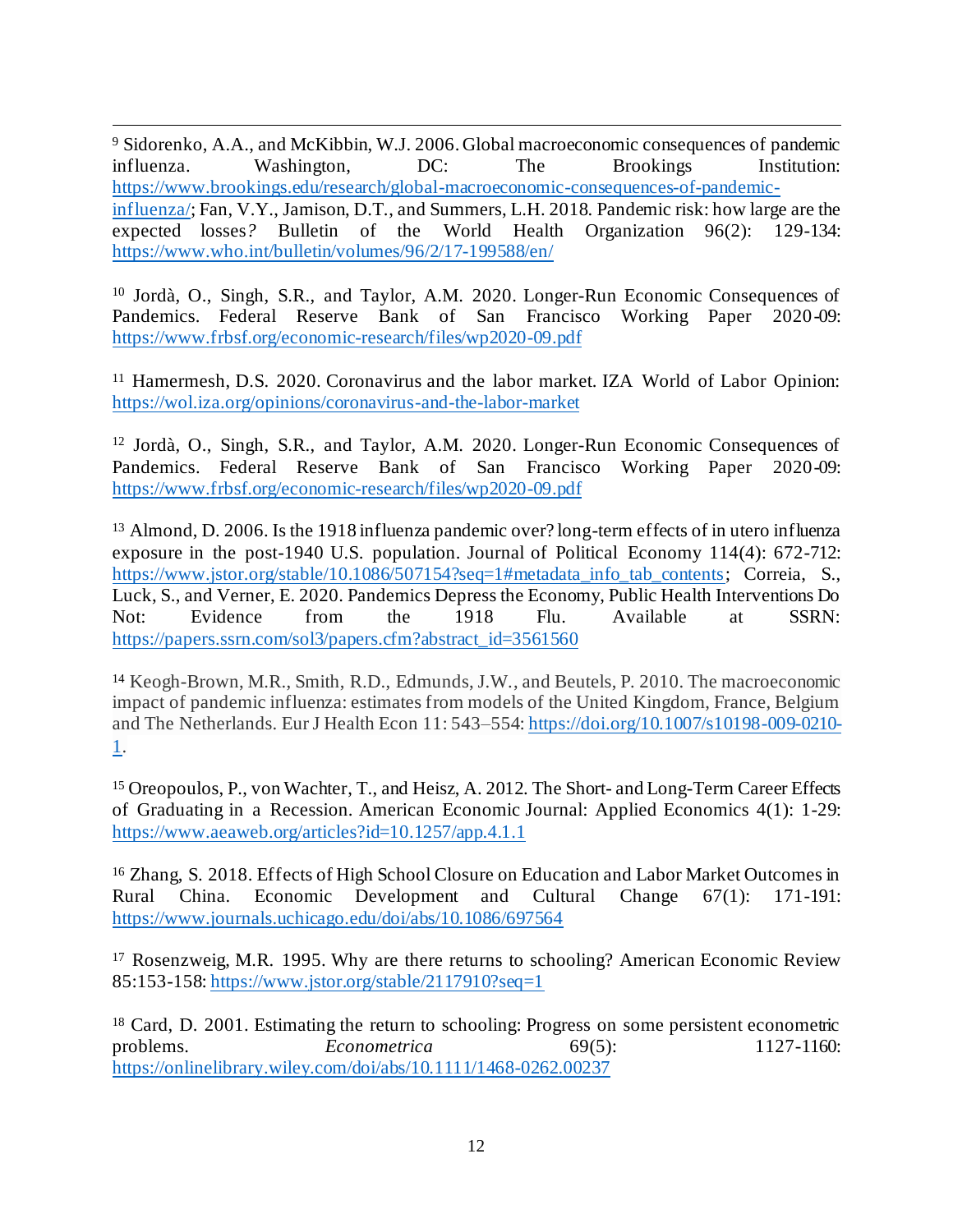<sup>19</sup> López Bóo, F. 2010. Returns to Education and Macroeconomic Shocks: Evidence from Argentina. IZA Discussion Paper No. 4753[: https://www.iza.org/publications/dp/4753/returns-to](https://www.iza.org/publications/dp/4753/returns-to-education-and-macroeconomic-shocks-evidence-from-argentina)[education-and-macroeconomic-shocks-evidence-from-argentina](https://www.iza.org/publications/dp/4753/returns-to-education-and-macroeconomic-shocks-evidence-from-argentina); Fiszbein, A., Giovagnoli, P., and Patrinos, H.A. 2007. Estimating the Returns to Education in Argentina using Quantile Regression Analysis: 1992-2002. Económica 53(1-2): 53-72[: https://ideas.repec.org/a/lap/journl/555.html](https://ideas.repec.org/a/lap/journl/555.html)

<sup>20</sup> Albornoz, F., and Menendez, M. 2002. Analyzing income mobility and inequality: the case of Argentina during the 1990s. DELTA Working Paper. Paris: DELTA: <http://www.depeco.econo.unlp.edu.ar/wp/wp-content/uploads/2017/06/semi061202.pdf>; Cruces, G., and Wodon, Q. 2003. Transient and chronic poverty in turbulent times: Argentina 1995-2002. Economics Bulletin 9(3): 1-12[: https://ideas.repec.org/a/ebl/ecbull/eb-03i30003.html](https://ideas.repec.org/a/ebl/ecbull/eb-03i30003.html)

<sup>21</sup> Psacharopoulos, G., Velez, E., Panagides, A., and Yang, H. 1996. Returns to education during economic boom and recession: Mexico 1984, 1989 and 1992. Education Economics 4(3): 219- 230: <https://www.tandfonline.com/doi/abs/10.1080/09645299600000022>; Patrinos, H.A., and Metzger, S. 2005. Returns to education in Mexico: An update. Processed, The World Bank, Human Development Network; Patrinos, H.A., and Sakellariou, C. 2005. Economic volatility and returns to education in Venezuela: 1992-2002. Applied Economics 38:1991-2005: [https://www.researchgate.net/publication/24075775\\_Economic\\_Volatility\\_and\\_Returns\\_to\\_Educ](https://www.researchgate.net/publication/24075775_Economic_Volatility_and_Returns_to_Education_in_Venezuela_1992-2002) ation in Venezuela 1992-2002; Vilerts, K., Krasnopjorovs, O., and Brekis, E. 2017. Returns to education during and after the economic crisis: Evidence from Latvia 2006–2012. Comparative Economic Research 20(1): 133-157; [https://www.semanticscholar.org/paper/Returns-to-](https://www.semanticscholar.org/paper/Returns-to-Education-During-and-After-the-Economic-Vilerts-Krasnopjorovs/91f584e6f6a0ee7c5cb13eb1c0e722e8738e5bec)[Education-During-and-After-the-Economic-Vilerts-](https://www.semanticscholar.org/paper/Returns-to-Education-During-and-After-the-Economic-Vilerts-Krasnopjorovs/91f584e6f6a0ee7c5cb13eb1c0e722e8738e5bec)

[Krasnopjorovs/91f584e6f6a0ee7c5cb13eb1c0e722e8738e5bec](https://www.semanticscholar.org/paper/Returns-to-Education-During-and-After-the-Economic-Vilerts-Krasnopjorovs/91f584e6f6a0ee7c5cb13eb1c0e722e8738e5bec); Cholezas, I., Kanellopoulos, C., Mitrakos, T., and Tsakloglou, P. 2013. The impact of the current crisis on private returns to education in Greece. Economic Bulletin, Bank of Greece 38: 33-63: <https://ideas.repec.org/a/bog/econbl/y2013i38p32-63.html>

<sup>22</sup> DeCicca, P., and Krashinsky, H. 2020. Do Differences in School Quality Generate Heterogeneity in the Causal Returns to Education? NBER Working Paper 27089, Cambridge, MA: National Bureau of Economic Research [\(https://www.nber.org/papers/w27089](https://www.nber.org/papers/w27089))

<sup>23</sup> Sadique, M.Z., Adams, E.J. and Edmunds, W.J. 2008. Estimating the costs of school closure for mitigating an influenza pandemic. BMC Public Health 8: 135[: https://doi.org/10.1186/1471-2458-](https://doi.org/10.1186/1471-2458-8-135) [8-135](https://doi.org/10.1186/1471-2458-8-135)

<sup>24</sup> Lempel, H., Epstein, J.M., and Hammond, R.A. 2009. Economic cost and health care workforce effects of school closures in the U.S. PLoS Currents1:RRN1051: <https://www.ncbi.nlm.nih.gov/pmc/articles/PMC2762813/>

<sup>25</sup> Andrabi, T., Daniels, B., Das, J. 2020. Human Capital Accumulation and Disasters: Evidence from the Pakistan Earthquake of 2005. RISE Working Paper Series. 20/039. [https://doi.org/10.35489/BSG-RISEWP\\_2020/039](https://doi.org/10.35489/BSG-RISEWP_2020/039).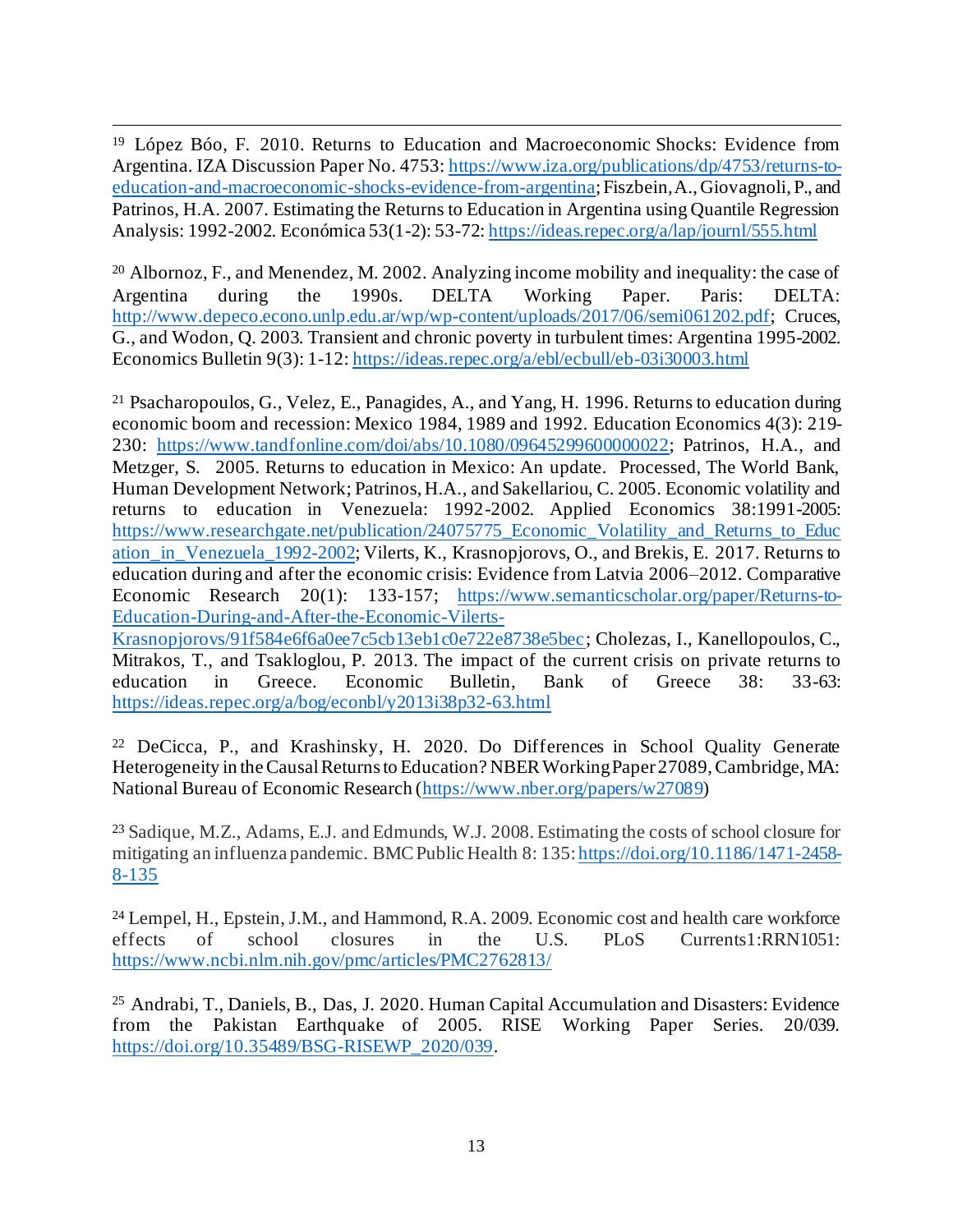<sup>26</sup> Andresen M., Bensnes S., Løkken S. 2020. What does it cost to close the education sector? Calculation of costs of infection prevention measures against COVID-19 for human capital, study progression and productivity. Statistics Norway [https://khrono.no/files/2020/04/15/RAPP2020-](https://khrono.no/files/2020/04/15/RAPP2020-15_web.pdf) [15\\_web.pdf](https://khrono.no/files/2020/04/15/RAPP2020-15_web.pdf).

<sup>27</sup> Dorn, E., Hancock, B., Sarakatsannis, J. and Viruleg, E. 2020. COVID-19 and student learning in the United States: The hurt could last a lifetime. McKinsey & Company.

<sup>28</sup> Abel, J.R., and Deitz, R. 2020. Delaying College During the Pandemic Can Be Costly. Federal Reserve Bank of New York Liberty Street Economics [https://libertystreeteconomics.newyorkfed.org/2020/07/delaying-college-during-the-pandemic](https://libertystreeteconomics.newyorkfed.org/2020/07/delaying-college-during-the-pandemic-can-be-costly.html)[can-be-costly.html](https://libertystreeteconomics.newyorkfed.org/2020/07/delaying-college-during-the-pandemic-can-be-costly.html).

 $29$  The DELVE Initiative. 2020. Balancing the Risks of Pupils Returning to Schools. DELVE Report No. 4. Published 24 July 2020. Available from [http://rs](http://rs-delve.github.io/reports/2020/07/24/balancing-the-risk-of-pupils-returning-to-schools.html)[delve.github.io/reports/2020/07/24/balancing-the-risk-of-pupils-returning-to-schools.html](http://rs-delve.github.io/reports/2020/07/24/balancing-the-risk-of-pupils-returning-to-schools.html).

<sup>30</sup> Adams, R. 2020. UK children could 'lose 3% of lifetime earnings' due to lockdown school closures. The Guardian Blog [https://www.theguardian.com/education/2020/jul/24/uk-children](https://www.theguardian.com/education/2020/jul/24/uk-children-could-lose-3-of-lifetime-earnings-due-to-lockdown-school-closures)[could-lose-3-of-lifetime-earnings-due-to-lockdown-school-closures](https://www.theguardian.com/education/2020/jul/24/uk-children-could-lose-3-of-lifetime-earnings-due-to-lockdown-school-closures).

<sup>31</sup> Frenette, M., D. Messacar, and T. Handler. 2020. To what extent might COVID-19 affect the earnings of the class of 2020? STATCAN COVID-19: Data to Insights for a Better Canada. Statistics Canada Catalogue no. 45280001. Ottawa: Statistics Canada.

<sup>32</sup> Azevedo, J.P., Hasan, A., Goldemberg, D., Iqbal, S.A., and Koen, G. 2020. Simulating the Potential Impacts of COVID-19 School Closures on Schooling and Learning Outcomes: A Set of Global Estimates. Policy Research Working Paper No. 9284. World Bank, Washington, DC <https://openknowledge.worldbank.org/handle/10986/33945>.

<sup>33</sup> Kaffenberger, M. and Pritchett, L. 2020. Failing to Plan? Estimating the Impact of Achieving Schooling Goals on Cohort Learning. RISE Working Paper Series. 20/038. [https://doi.org/10.35489/BSG-RISEWP\\_2020/038](https://doi.org/10.35489/BSG-RISEWP_2020/038).

<sup>34</sup> Berman, Y., 2020. The Distributional Short-Term Impact of the COVID-19 Crisis on Wages in the United States. arXiv preprint arXiv:2005.08763.

<sup>35</sup> Lemieux, T., Milligan, K., Schirle, T., and Skuterud, M. 2020. Initial impacts of the COVID-19 pandemic on the Canadian labour market. Working Paper Series No. 26, University of Waterloo, Canadian Labour Economics Forum (CLEF), Waterloo.

<sup>36</sup> Bell, D.N. and Blanchflower, D.G., 2020. US and UK labour markets before and during the Covid-19 crash. *National Institute Economic Review* 252: R52-R69.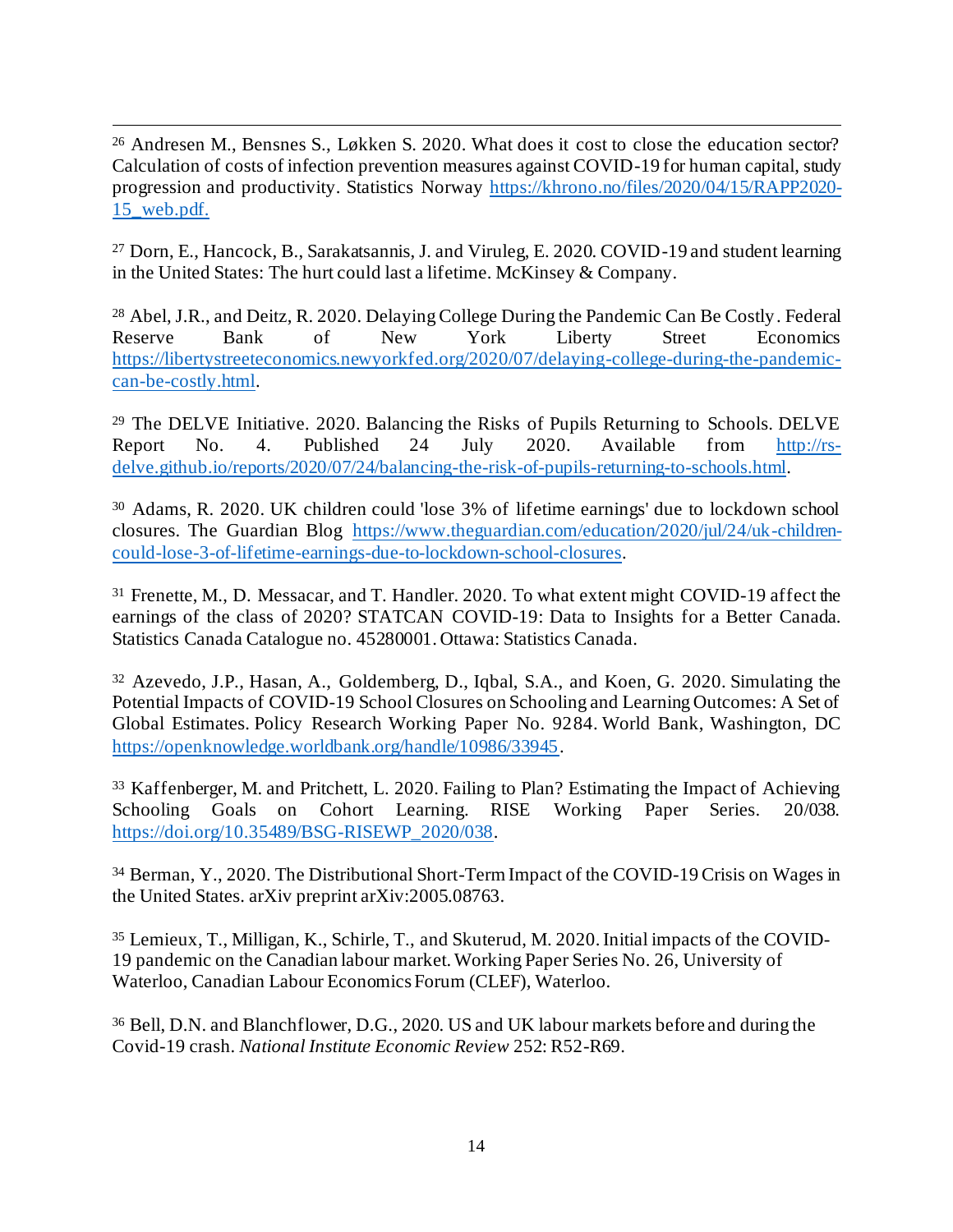<sup>37</sup> Lekfuangfu, W.N., Piyapromdee, S., Porapakkarm, P., and Wasi, N. 2020. On COVID-19: New Implications of Job Task Requirements and Spouse's Occupational Sorting. Covid Economics: Vetted and Real-Time Papers, May 1.

<sup>38</sup> Estupinan, X., Sharma, M., Gupta, S., and Birla, B. 2020. El impacto de la pandemia de COVID-19 en la Oferta Laboral, los Salarios y el Valor Agregado Bruto en India (Impact of COVID-19 Pandemic on Labour Supply, Wages and Gross Value Added in India). Available at SSRN: https://ssrn.com/abstract=3637880 o[r http://dx.doi.org/10.2139/ssrn.3637880](http://dx.doi.org/10.2139/ssrn.3637880)

<sup>39</sup> Aucejo, E.M., French, J.F., Ugalde Araya, M.P., and Zafar, B. 2020. The Impact of COVID-19 on Student Experiences and Expectations: Evidence from a Survey. NBER Working Paper No. 27392.

<sup>40</sup> As formulated by Becker, G.S. 1975. Human Capital, Chicago: University of Chicago Press; and Schultz, T.W. 1961. Investment in human capital. American Economic Review 51: 1-17.

<sup>41</sup> Mincer, J. 1974. *Schooling, Experience, and Earnings,* New York: National Bureau of Economic Research.

<sup>42</sup> See Banerjee, A.V. and Duflo, E., 2005. Growth theory through the lens of development economics. *Handbook of economic growth*, *1*, pp.473-552; Peet, E.D., Fink, G. and Fawzi, W., 2015. Returns to education in developing countries: Evidence from the living standards and measurement study surveys. *Economics of Education Review*, *49*, pp.69-90; and <sup>42</sup> Psacharopoulos, G., and Patrinos, H.A. 2018. Returns to investment in education: a decennial review of the global literature. *Education Economics* 26(5): 445-458: <https://www.tandfonline.com/doi/full/10.1080/09645292.2018.1484426>.

<sup>43</sup> [https://datahelpdesk.worldbank.org/knowledgebase/articles/906519-world-bank-country-and](https://datahelpdesk.worldbank.org/knowledgebase/articles/906519-world-bank-country-and-lending-groups)[lending-groups](https://datahelpdesk.worldbank.org/knowledgebase/articles/906519-world-bank-country-and-lending-groups)

<sup>44</sup> Psacharopoulos, G., and Patrinos, H.A. 2018. Returns to investment in education: a decennial review of the global literature. *Education Economics* 26(5): 445-458: <https://www.tandfonline.com/doi/full/10.1080/09645292.2018.1484426>

<sup>45</sup>Kuhfeld, M., Soland, J., Tarasawa, B., Johnson, A., Ruzek, E., and Liu, J. 2020. Projecting the potential impacts of COVID-19 school closures on academic achievement. EdWorkingPaper: 20- 226. Retrieved from Annenberg Institute at Brown University: [https://doi.org/10.26300/cdrv](https://doi.org/10.26300/cdrv-yw05)[yw05](https://doi.org/10.26300/cdrv-yw05)

<sup>46</sup> Azevedo, J.P., Hasan, A., Goldemberg, D., Iqbal, S.A., and Koen, G. 2020. Simulating the Potential Impacts of COVID-19 School Closures on Schooling and Learning Outcomes: A Set of Global Estimates. Policy Research Working Paper No. 9284. World Bank, Washington, DC <https://openknowledge.worldbank.org/handle/10986/33945>.

47 Azevedo, J.P., Hasan, A., Goldemberg, D., Iqbal, S.A., and Koen, G. 2020. Simulating the Potential Impacts of COVID-19 School Closures on Schooling and Learning Outcomes: A Set of